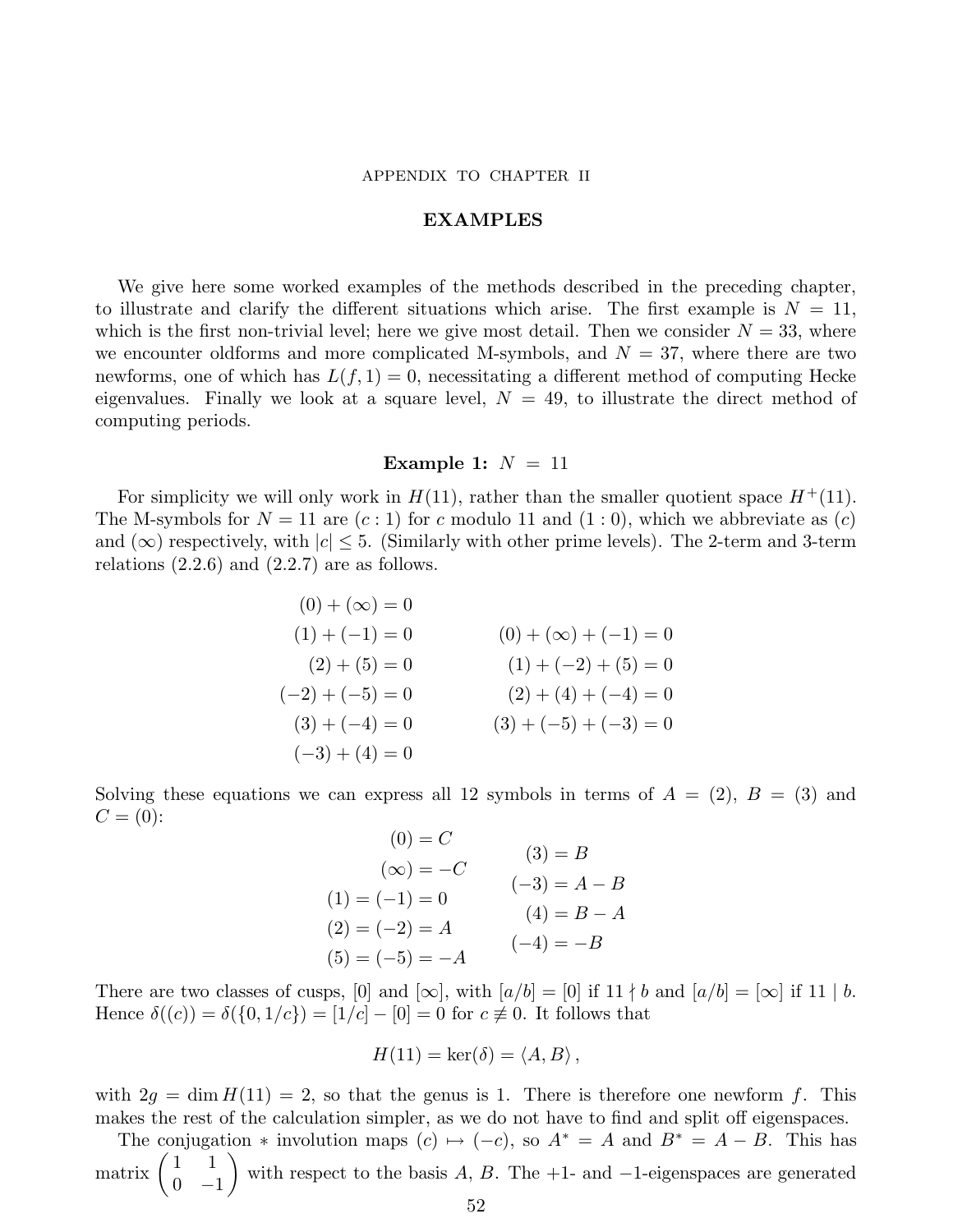by A and  $A - 2B$  respectively, and we have left eigenvectors  $v^+ = (2, 1)$  and  $v^- = (0, 1)$ . Thus the period lattice is Type 1 (non-rectangular), and  $\Omega(f) = \Omega_0(f) = \langle A, f \rangle$ .

If we had worked in  $H^+(11)$ , viewed as the quotient  $H(11)/H^-(11)$ , by including relations  $(c) = (-c)$ , the effect would be to identify  $(c)$  and  $(-c)$ . This gives a 1-dimensional space generated by  $\overline{B}$  with  $\overline{A} = 2\overline{B}$ , where the bars denote the projections to the quotient. Notice that although  $\overline{B}$  is a generator here, the integral of f over B is not a real period; its real part is half the real period. However we do still have  $\Omega(f) = \langle B + B^*, f \rangle = 2\text{Re}\langle B, f \rangle$ , so we could compute  $\Omega(f)$  in this context without actually knowing whether it was 1 or 2 times the smallest real period.

To compute Hecke eigenvalues we may work in the subspace  $\langle A \rangle$ ; since this subspace is conjugation invariant (being the +1-eigenspace) we will have  $T_p(A) = a_p A$  for all  $p \neq 11$ . We first compute  $T_2$  explicitly. The first method, converting the M-symbol  $A = (2 : 1)$  to the modular symbol  $\{0, 1/2\}$ , gives:

$$
T_2(A) = T_2 \left( \left\{ 0, \frac{1}{2} \right\} \right) = \left\{ 0, 1 \right\} + \left\{ 0, \frac{1}{4} \right\} + \left\{ \frac{1}{2}, \frac{3}{4} \right\}
$$
  
=  $\left\{ 0, 1 \right\} + \left\{ 0, \frac{1}{4} \right\} + \left\{ \frac{1}{2}, 1 \right\} + \left\{ 1, \frac{3}{4} \right\}$   
=  $(1 : 1) + (4 : 1) + (1 : 2) + (-4 : 1)$   
=  $(1) + (4) + (-5) + (-4)$   
=  $0 + (B - A) + (-A) + (-B) = -2A$ ,

so that  $a_2 = -2$ . Alternatively, using the Heilbronn matrices from Section 2.4, we compute:

$$
T_2(A) = T_2((2:1)) = (2:1)R_2
$$
  
= (2:1)  $\begin{pmatrix} 1 & 0 \\ 0 & 2 \end{pmatrix}$  + (2:1)  $\begin{pmatrix} 2 & 0 \\ 0 & 1 \end{pmatrix}$  + (2:1)  $\begin{pmatrix} 2 & 1 \\ 0 & 1 \end{pmatrix}$  + (2:1)  $\begin{pmatrix} 1 & 0 \\ 1 & 2 \end{pmatrix}$   
= (2:2) + (4:1) + (4:3) + (3:2)  
= (1) + (4) + (5) + (-4)  
= 0 + (B - A) + (-A) + (-B)  
= -2A.

Now  $(1 + 2 - a_2)L(f, 1) = \langle {0, 1/2}, f \rangle = \langle A, f \rangle = \Omega(f)$ , giving

$$
\frac{L(f,1)}{\Omega(f)} = \frac{1}{5}.
$$

For all primes  $p \neq 11$  we will evaluate  $\mu_p = \sum_{a=0}^{p-1} \{0, a/p\} = n_p A$  for a certain integer  $n_p$ , since then also  $1/5 = n_p/(1 + p - a_p)$ , giving

$$
a_p = 1 + p - 5n_p.
$$

At this stage we already know that the corresponding elliptic curve has rank 0, and that  $1 + p - a_p \equiv 0 \pmod{5}$  for all  $p \neq 11$ , so that it will possess a rational 5-isogeny.

To save time, we can use the fact that  $\{0, a/p\}^* = \{0, -a/p\}$ ; thus for odd p we need only evaluate half the sum, say

$$
\mu_p'=\sum_{a=1}^{(p-1)/2}\left\{0,\frac{a}{p}\right\},
$$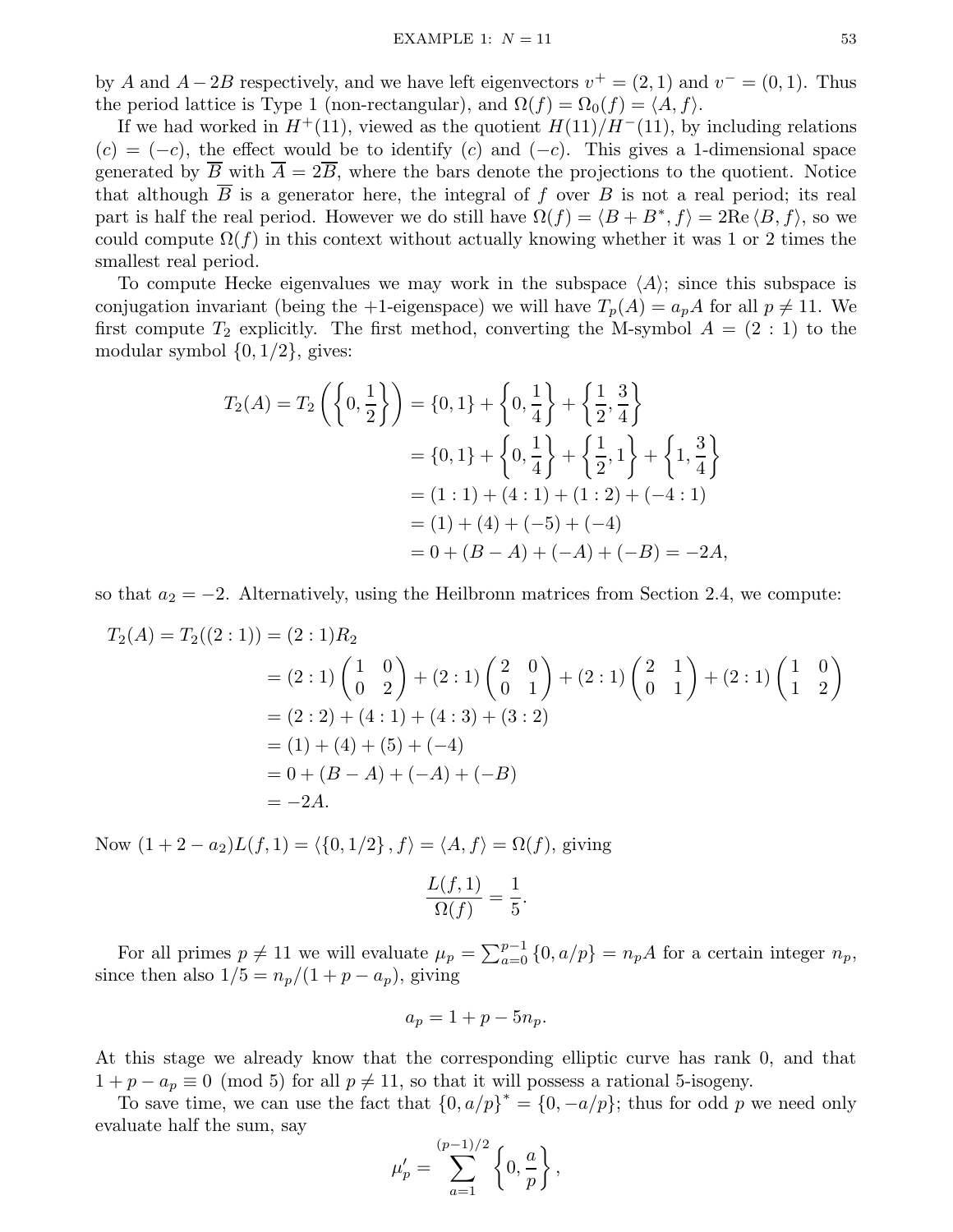and then set  $\mu_p = \mu'_p + (\mu'_p)$  $'_{p})^{*}.$ 

For  $p = 3$ , we have  $\mu'_3 = \{0, 1/3\} = (3 : 1) = (3) = B$ , so  $\mu_3 = B + B^* = A$ , giving  $n_3 = 1$ and  $a_3 = 1 + 3 - 5n_3 = -1$ .

For  $p = 5$  we compute:

$$
\begin{aligned}\n\left\{0, \frac{1}{5}\right\} &= (5:1) = (5) = -A; \\
\left\{0, \frac{2}{5}\right\} &= \left\{0, \frac{1}{2}\right\} + \left\{\frac{1}{2}, \frac{2}{5}\right\} \\
&= (2:1) + (-5:2) = (2) + (3) = A + B; \\
\mu_5' &= (-A) + (A + B) = B; \\
\mu_5 &= B + B^* = A, \quad \text{so that } n_5 = 1; \\
a_5 &= 1 + 5 - 5n_5 = 1.\n\end{aligned}
$$

Similarly, with  $p = 7$  we have  $n_7 = 2$ , so that  $a_7 = 1 + 7 - 5n_7 = -2$ , and with  $p = 13$  we have  $n_{13} = 2$  so that  $a_{13} = 4$ .

These computations can also be carried out using Heilbronn matrices, by applying the Hecke operators directly to  $C = (0:1) = \{0,\infty\}$ , as follows. Once we know that  $a_2 = -2$ , we have

$$
-2C = T_2(C) = T_2((0:1)) = (0:1)R_2 = (0:2) + (0:1) + (0:1) + (1:2) = 3C - A,
$$

giving  $C = \frac{1}{5}A$  in agreement with the ratio  $L(f, 1)/\Omega(f)$  found earlier. Similarly, using the Heilbronn matrices  $R_3$  listed in Section 2.4, we find

$$
a_3C = T_3(C) = (0:1)R_3
$$
  
= (0:3) + (0:1) + (1:3) + (0:1) + (0:1) + (1:-3)  
= C + C + (B - A) + C + C + (-B)  
= 4C - A = -C,

giving  $a_3 = -1$  again.

 $\begin{pmatrix} 0 & -1 \end{pmatrix}$ For the prime  $q = 11$  we compute the involution  $W_{11}$  induced by the action of the matrix 11 0  $\setminus$ :

$$
W_{11}(A) = \begin{pmatrix} 0 & -1 \\ 11 & 0 \end{pmatrix} \left\{ 0, \frac{1}{2} \right\} = \left\{ \infty, \frac{-2}{11} \right\}
$$
  
=  $\{\infty, 0\} + \left\{ 0, \frac{-1}{5} \right\} + \left\{ \frac{-1}{5}, \frac{-2}{11} \right\}$   
=  $(1:0) + (-5:1) + (11:5)$   
=  $(\infty) + (-5) + (0)$   
=  $-A$ ,

so that the eigenvalue  $\varepsilon_{11}$  of  $W_{11}$  is -1. In fact, this was implicit earlier, since  $L(f, 1) \neq 0$ implies that the sign of the functional equation is  $+1$ , which is minus the eigenvalue of the Fricke involution  $W_{11}$ .

The Fourier coefficients  $a(n) = a(n, f)$  for  $1 \le n \le 16$  are now given by the following table.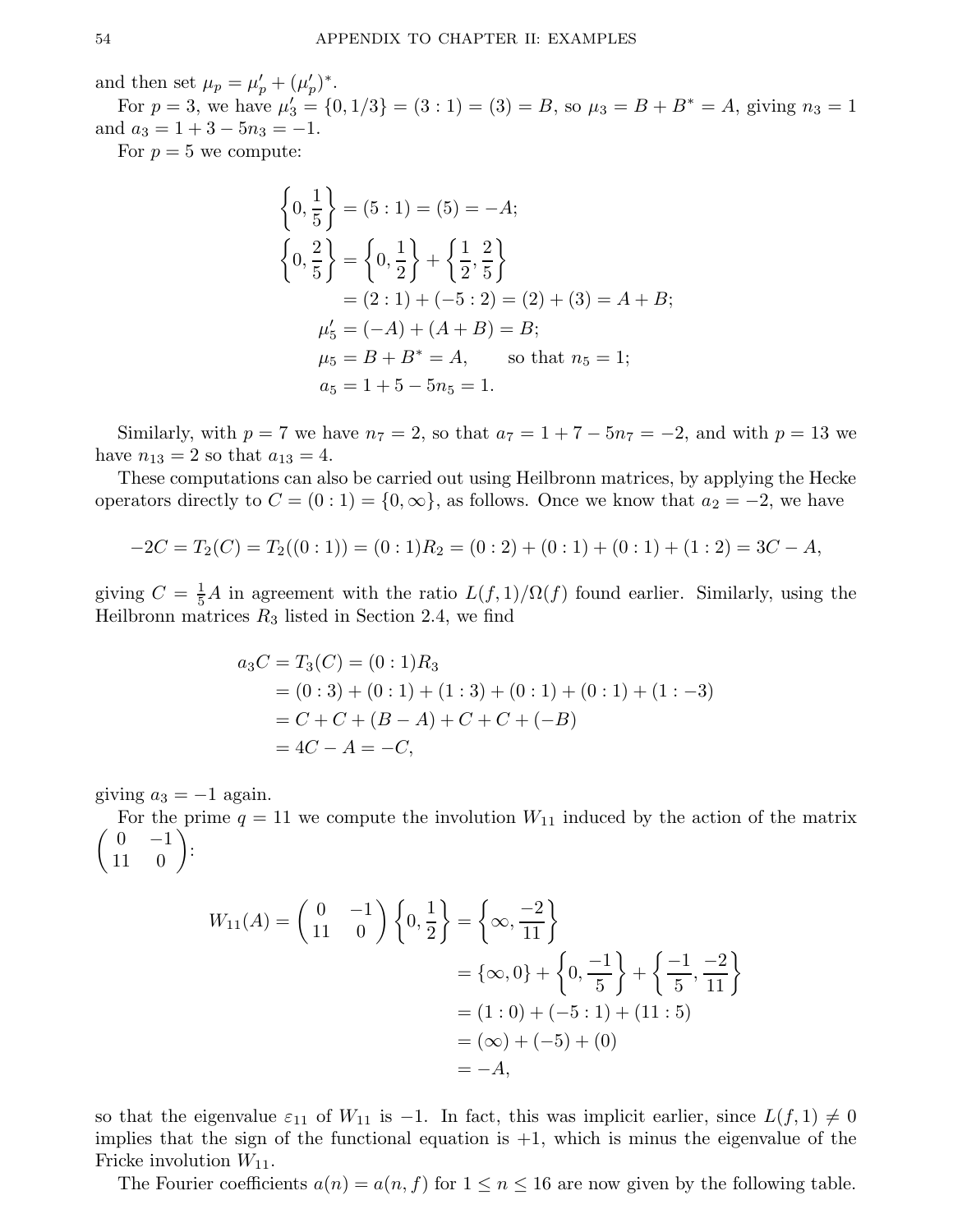| $\begin{array}{ c ccccccccccc }\n\hline\n\end{array}$ $\begin{array}{ c ccccccccccc }\n\hline\n\end{array}$ $\begin{array}{ c ccccccccccc }\n\hline\n\end{array}$ $\begin{array}{ c ccccccccccc }\n\hline\n\end{array}$ $\begin{array}{ c ccccccccccc }\n\hline\n\end{array}$ $\begin{array}{ c ccccccccccc }\n\hline\n\end{array}$ $\begin{array}{ c ccccccccccc }\n\hline\n\end{array}$ $\begin{array}{ c ccccccccccc }\n\hline\n\end{array}$ |  |  |  |  |  |  |  |  |
|-------------------------------------------------------------------------------------------------------------------------------------------------------------------------------------------------------------------------------------------------------------------------------------------------------------------------------------------------------------------------------------------------------------------------------------------------|--|--|--|--|--|--|--|--|
| $\begin{array}{ c ccccccccccccccc }\hline a(n) & 1 & -2 & -1 & 2 & 1 & 2 & -2 & 0 & -2 & -2 & 1 & -2 & 4 & 4 & -1 & -4 \ \hline \end{array}$                                                                                                                                                                                                                                                                                                    |  |  |  |  |  |  |  |  |

Here we have used multiplicativity, and:

 $a(11) = -\varepsilon_{11} = +1;$  $a(4) = a(2)^2 - 2a(1) = 2;$  $a(8) = a(2)a(4) - 2a(2) = 0;$  $a(16) = a(2)a(8) - 2a(4) = -4;$  $a(9) = a(3)^{2} - 3a(1) = -2.$ 

We know that the period lattice  $\Lambda_f$  has a Z-basis of the form  $[\omega_1, \omega_2] = [2x, x + iy]$ , where  $\omega_1 = P_f(A)$  and  $\omega_2 = P_f(B)$ . We can compute the real period  $\omega_1 = \Omega(f) = 5L(f,1)$  by computing  $L(f, 1)$ :

$$
L(f, 1) = 2\sum_{n=1}^{\infty} \frac{a(n)}{n} t^n
$$

where  $t = \exp(-2\pi/\sqrt{11}) = 0.15...$  Using the first 16 terms which we have, already gives this to 13 decimal places:

$$
L(f,1) = 0.2538418608559...
$$

thus

$$
\omega_1 = \Omega(f) = 1.269209304279\dots.
$$

For the imaginary period y we twist with a prime  $l \equiv 3 \pmod{4}$ . Here  $l = 3$  will do, since

$$
\gamma_3 = \left\{ 0, \frac{1}{3} \right\} - \left\{ 0, \frac{-1}{3} \right\} = (3) - (-3) = -A + 2B \neq 0.
$$

To project onto the minus eigenspace we take the dot product of this cycle (expressed as a row vector  $(-1, 2)$ ) with  $v^- = (0, 1)$  to get  $m^-(3) = 2$ . Hence

$$
y = \frac{1}{2i}P(3, f) = \frac{\sqrt{3}}{2}L(f \otimes 3, 1).
$$

Summing the series for  $L(f \otimes 3, 1)$  to 16 terms gives only 4 decimals:

$$
L(f\otimes 3,1)=1.6845\ldots.
$$

This is less accurate than  $L(f, 1)$  since this series is a power series in  $\exp(-2\pi/3\sqrt{11}) = 0.53...$ , compared with  $0.15...$  Hence  $y = 1.4588...$ , so that

$$
\omega_2 = 0.634604652139\ldots + 1.4588\ldots i.
$$

So far we have only used the Hecke eigenvalues  $a_p$  for  $p \leq 13$ , and only 16 terms of each series. If we use these approximate values for the period lattice generators  $\omega_1$  and  $\omega_2$  we already find the approximate values  $c_4 = 495.99$  and  $c_6 = 20008.09$  which round to the integer values  $c_4 = 496$  and  $c_6 = 20008$ . Taking the first 25  $a_p$  and the first 100 terms of the series gives

 $c_4 = 495.9999999999954...$  and  $c_6 = 20008.0000000085.$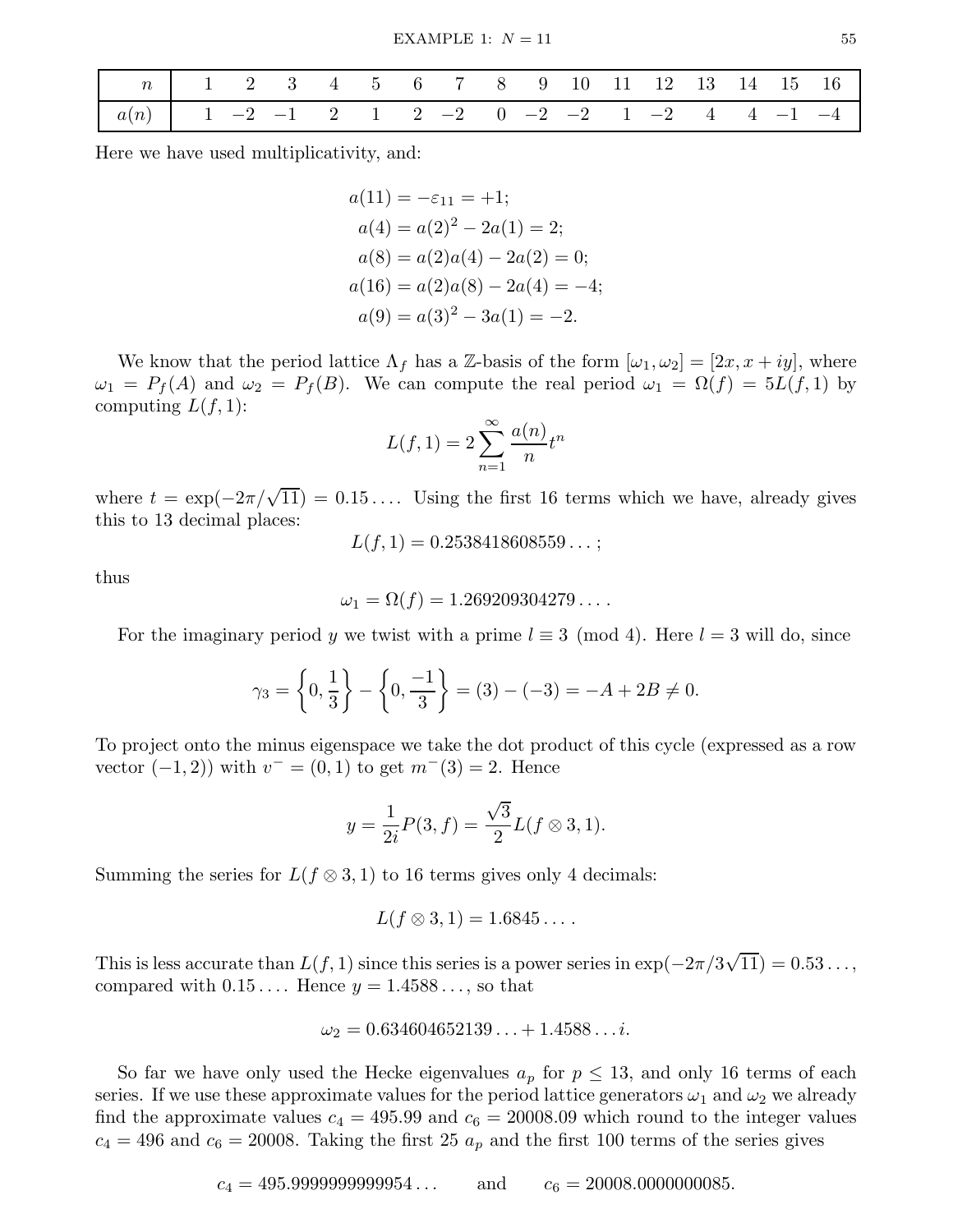The exact values  $c_4 = 496$  and  $c_6 = 20008$  are the invariants of an elliptic curve of conductor 11, which is in fact the modular curve  $E_f$ :

$$
y^2 + y = x^3 - x^2 - 10x - 20.
$$

This is the first curve in the tables, with code 11A1 (or Antwerp code 11B). The value  $L(f, 1)/\Omega(f) = 1/5$  agrees with the value predicted by the Birch–Swinnerton-Dyer conjecture for  $L(E_f, 1)/\Omega(E_f)$ , provided that  $E_f$  has trivial Tate–Shafarevich group.

We now illustrate the shortcut method presented in Section 2.11, where we guess the imaginary period and lattice type without computing  $H(11)$ . Having computed  $P(3, f) =$ 2.9176... *i* which is certainly non-zero, we consider the lattices  $\langle x, y_i \rangle$  and  $\langle 2x, x + yi \rangle$ , where  $2x = 1.2692...$  (from above) and  $yi = P(3, f)/m^-$ , for  $m^- = 1, 2, 3, ...$  With  $m^- = 1$ we do not find integral invariants, but for  $m^- = 2$  and lattice type 1 we find the curve  $E_f = [0, -1, 1, -10, -20]$  given above<sup>1</sup>.

Using the first variant of the method, where we do not even know x, we can take  $l^+ = 5$ since  $P(5, f) = 6.346... \neq 0$ . The correct value of  $m^+$  here is 10; if we do not know this, but try  $m^+ = 1, 2, 3...$  in a double loop with  $m^-$ , the first valid lattice we come across is with  $(m^+, m^-) = (2, 2)$  and type 1, which leads to the curve  $E' = [0, -1, 1, 0, 0]$ , also of conductor 11; this is 5-isogenous to the "correct" curve  $E_f$ , which comes from  $(m^+, m^-) = (10, 2)$  and type 1.

We may also consider the ratios  $P(l, f)/P(3, f)$  for other primes  $l \equiv 3 \pmod{4}$ ; we restrict to those l satisfying  $\left(\frac{-11}{l}\right) = \left(\frac{l}{11}\right)$  $\frac{l}{11}$ ) = +1, since otherwise  $P(l, f)$  is trivially 0 (since the sign of the functional equation for the corresponding  $L(f \otimes \chi, s)$  is then -1). We find the following table of values (rounded: they are only computed approximately):

| 1   3 23 31 47 59 67 71 103 163 179 191 199 223 251                                                                           |  |  |  |  |  |  |  |
|-------------------------------------------------------------------------------------------------------------------------------|--|--|--|--|--|--|--|
| $\begin{array}{c cccccccccccccc} \hline P(l,f) & 1 & 1 & 1 & 0 & 1 & 9 & 1 & 0 & 4 & 25 & 1 & 4 & 1 & 1 \ \hline \end{array}$ |  |  |  |  |  |  |  |

The zero values for  $l = 47$  and  $l = 103$  indicate that the corresponding twists of the newform f have positive even analytic rank (one can check that the corresponding twists of the curve  $E_f$  do indeed have rank 2). As all these values are integral here (*a priori* they are only known to be rational) we do not find any nontrivial divisor of  $m^-$  (which we know in fact equals 2). The fact that all the integers are perfect squares is an amusing observation, but has a simple explanation in terms of the numbers appearing in the Birch–Swinnerton-Dyer conjecture for the twists of  $E_f$ .

There is one other curve E'' isogenous to  $E_f$  in addition to E' (found above). If the period lattice of  $E_f = [0, -1, 1, -10, -20]$  is  $\langle 2x, yi \rangle$  with  $x = 0.6346...$  and  $y = 1.4588...$ , then  $E' = [0, -1, 1, 0, 0]$  has period lattice  $\langle 10x, 5x + yi \rangle$ , and  $E'' = [0, -1, 1, -7820, 263580]$  has lattice  $\langle x/5, 2x/5 + yi \rangle$ . These curves are linked by 5-isogenies  $E_f \leftrightarrow E'$  and  $E_f \leftrightarrow E''$ .

Finally, we compute the degree of the modular parametrization  $\varphi: X_0(11) \to E_f$ . Of course, this is obviously 1, since the modular curve  $X_0(11)$  has genus 1, so that  $\varphi$  is the identity map in this case; but this example will serve to illustrate the general method.

The twelve M-symbols form 4 triangles which we choose as follows:

 $(1, 0), (-1, 1), (0, 1);$   $(1, 1), (-2, 1), (-1, 2);$  $(1, 2), (-3, 1), (-2, 3);$   $(1, 3), (-4, 1), (-3, 4).$ 

<sup>&</sup>lt;sup>1</sup>Here,  $[a_1, a_2, a_3, a_4, a_6]$  denote the Weierstrass coefficients of the curve; see Chapter 3.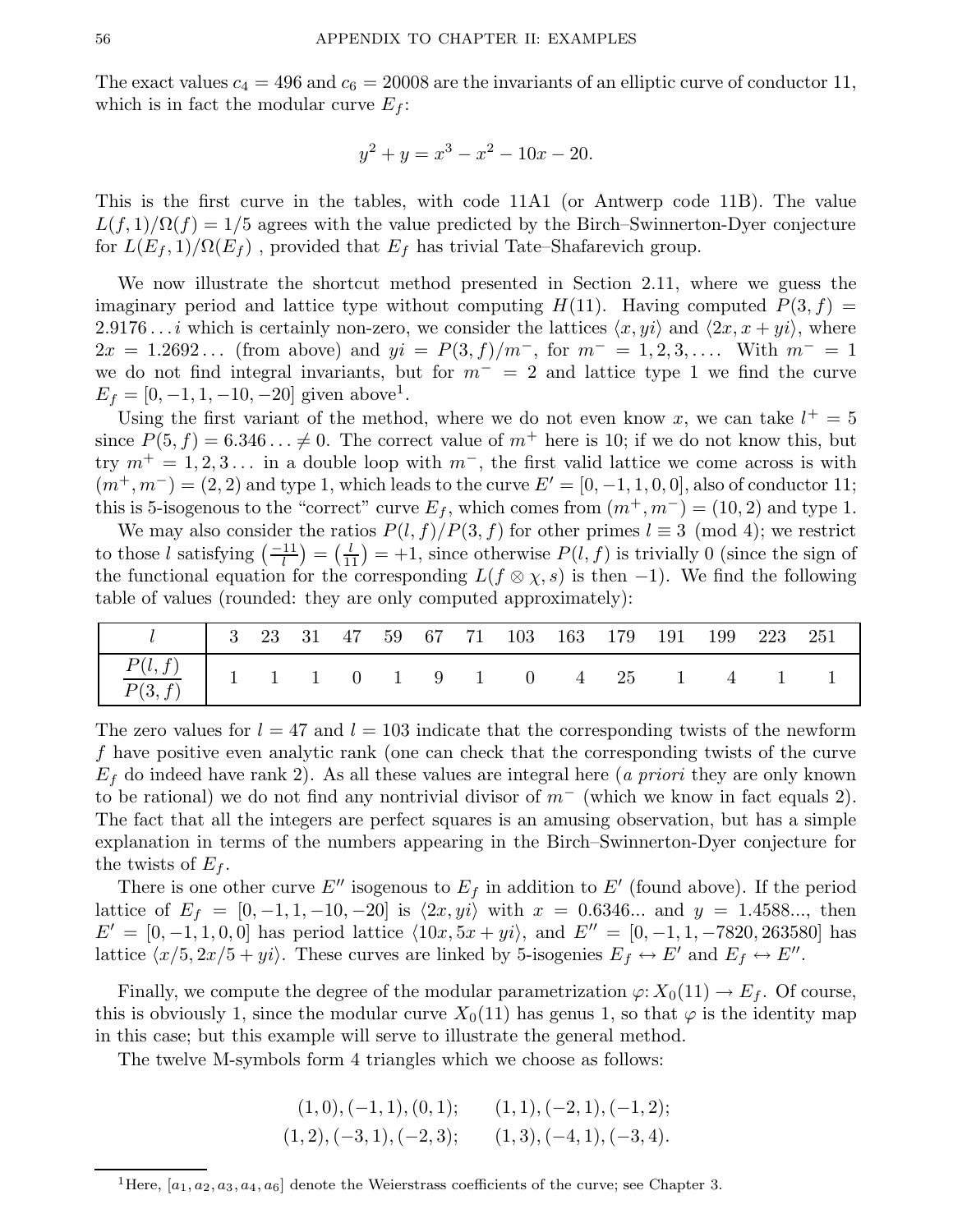There are two  $\tau$ -orbits, corresponding to the two cusps at  $\infty$  (of width 1) and at 0 (of width 11). The first contributes nothing. The second is as follows:

$$
(1,0) \mapsto (1,1) \mapsto (1,2) \mapsto (1,3) \mapsto (1,4) \equiv (-2,3) \mapsto (-2,1) \mapsto (-2,-1)
$$
  

$$
\equiv (-3,4) \mapsto (-3,1) \mapsto (-3,-2) \equiv (-4,1) \mapsto (-4,-3) \equiv (-1,2) \mapsto (-1,1) \mapsto (1,0).
$$

There are four jump matrices coming from the above sequence. From  $(1, 4) \equiv (-2, 3)$  we obtain

$$
\delta_1 = \begin{pmatrix} 0 & -1 \\ 1 & 4 \end{pmatrix} \begin{pmatrix} 1 & -1 \\ -2 & 3 \end{pmatrix}^{-1} = \begin{pmatrix} -2 & -1 \\ 11 & 5 \end{pmatrix};
$$

the others are  $\delta_2$  =  $(4 \ 1)$ 11 3  $\setminus$ ,  $\delta_3$  =  $\begin{pmatrix} -5 & -1 \\ 1 & -1 \end{pmatrix}$ 11 2  $\setminus$ and  $\delta_4$  =  $\begin{pmatrix} -3 & 1 \end{pmatrix}$  $11 -4$  $\setminus$ . Using modular symbols, we can compute the coefficients of  $P_f(\delta_i)$  with respect to the period basis  $\omega_1, \omega_2$ , to obtain  $P_f(\delta_1) = -\omega_1$ ,  $P_f(\delta_2) = \omega_2$ ,  $P_f(\delta_3) = \omega_1$ , and  $P_f(\delta_4) = -\omega_2$ . Hence

$$
\begin{aligned} \deg(\varphi) &= \frac{1}{2} \left( \begin{vmatrix} 0 & 1 \\ -1 & 0 \end{vmatrix} + \begin{vmatrix} 0 & 0 \\ -1 & 1 \end{vmatrix} + \begin{vmatrix} 0 & -1 \\ -1 & 0 \end{vmatrix} + \begin{vmatrix} 1 & 0 \\ 0 & 1 \end{vmatrix} + \begin{vmatrix} 1 & -1 \\ 0 & 0 \end{vmatrix} + \begin{vmatrix} 0 & -1 \\ 1 & 0 \end{vmatrix} \right) \\ &= \frac{1}{2} (1 + 0 - 1 + 1 + 0 + 1) = 1, \end{aligned}
$$

as expected.

# Example 2:  $N = 33$

Since  $33 = 3.11$ , the number of M-symbols is  $48 = 4.12$ , consisting of 33 symbols  $(c) = (c : 1)$ , 13 symbols  $(1:d)$  with  $gcd(d, 33) > 1$ , and the symbols  $(3:11)$  and  $(11:3)$ . (In fact, whenever  $N$  is a product  $pq$  of 2 distinct primes, the M-symbols have this form, with exactly two symbols,  $(p : q)$  and  $(q : p)$  not of the form  $(c : 1)$  or  $(1 : d)$ ).

There are four cusp classes represented by 0,  $1/3$ ,  $1/11$  and  $\infty$ , with the class of a cusp  $a/b$ being determined by  $gcd(b, 33)$ . (Similarly, whenever N is square-free, the cusp classes are in one-one correspondence with the divisors of  $N$ ).

Using the two-term and three-term relations, and including the relations  $(c : d) = (-c : d)$ , we can express all the M-symbols in terms of six of them, and ker( $\delta^+$ ) =  $\langle (7), (2), (15) - (9) \rangle$ . Hence  $H^+(33)$  is three-dimensional. We know there will be a two-dimensional oldclass coming from the newform at level 11, so there will also be a single newform  $f$  at this level.

If we compute the images of the basis modular symbols  $\{0, 1/7\}$ ,  $\{0, 1/2\}$  and  $\{1/9, 1/15\}$ under  $T_2$  and  $W_{33}$ , we find that they have matrices

$$
T_2 = \begin{pmatrix} -2 & 0 & 0 \\ 0 & 1 & 2 \\ 0 & 0 & -2 \end{pmatrix} \quad \text{and} \quad W_{33} = \begin{pmatrix} 1 & 0 & 0 \\ 0 & -1 & 0 \\ 1 & 0 & -1 \end{pmatrix}.
$$

 $T_2$  has a double eigenvalue of  $-2$ , coming from the oldforms, which we ignore, and also the new eigenvalue  $a_2 = 1$  with left eigenvector  $v = (0, 1, 0)$ . The corresponding eigenvalue for  $W_{33}$  is  $\varepsilon_{33} = -1$ . Hence the sign of the functional equation is +, and the analytic rank is even. Moreover since the eigencycle for  $a_2$  is the second basis element, which is  $\{0, 1/2\} = \mu_2$ , we have  $2(1+2-a_2)L(f,1) = \Omega(f)$ , so that

$$
\frac{L(f,1)}{\Omega(f)} = \frac{1}{4}.
$$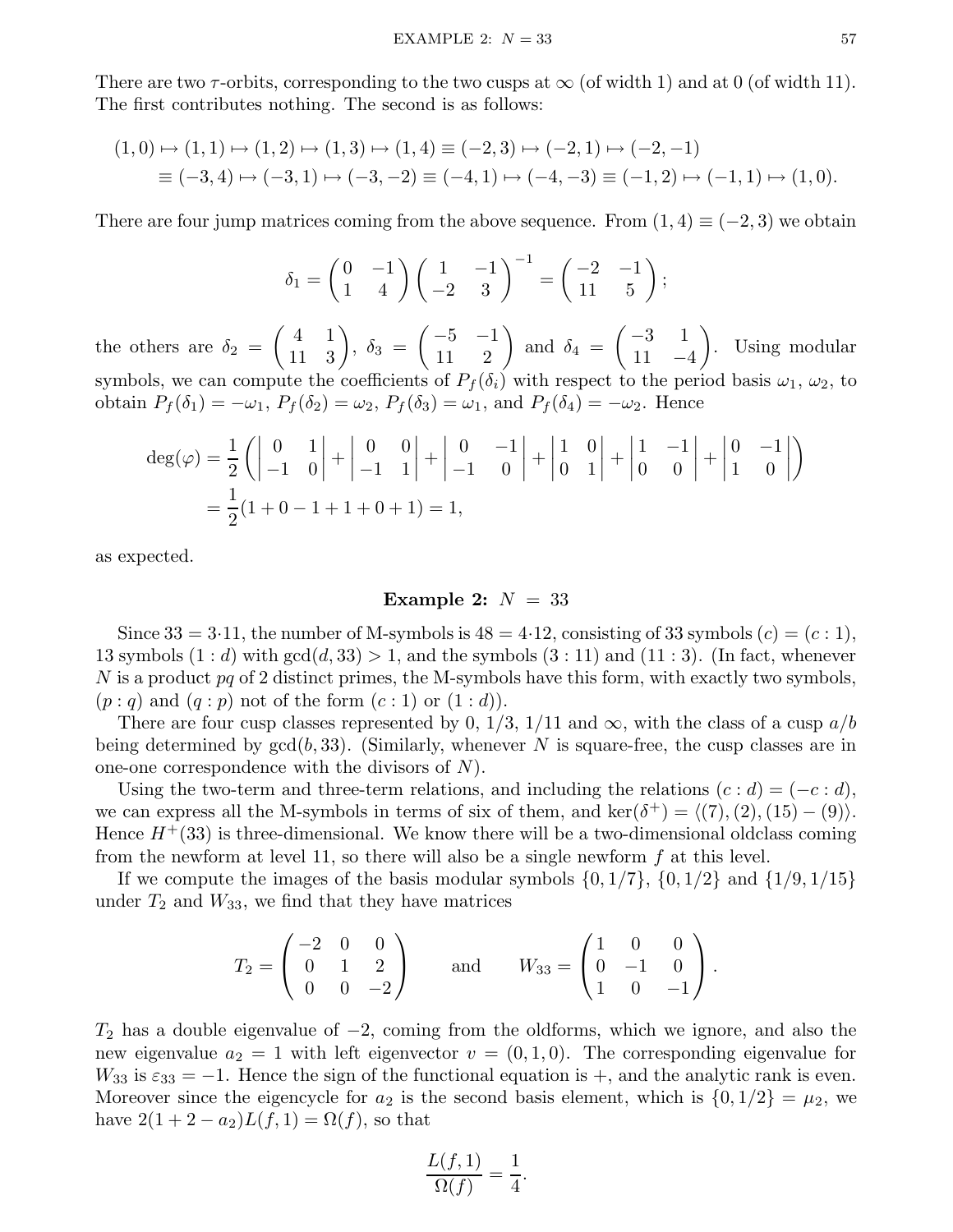In particular,  $L(f, 1) \neq 0$ , so that the analytic rank is 0. Note that because we have factored out the pure imaginary component, we do not usually know at this stage whether the least real period  $\Omega_0(f)$  is equal to  $\Omega(f)$  or half this; all we can say is that  $\Omega(f)/2 = \text{Re}\left\{\{0, 1/2\}, f\right\}$ is the least real part of a period (up to sign). But in this case,  $\{0, 1/2\}$  is certainly an integral cycle, and since  $\langle \{0, 1/2\}, f \rangle$  is real, we can in fact deduce already that the period lattice is of type 2 (rectangular) with  $\Omega(f) = 2\Omega_0(f)$ .

To compute more  $a_p$  we express each cycle  $\mu_p$  as a linear combination of the basis and project to the eigenspace by taking the dot product with the left eigenvector  $v$ , which just amounts in this case to taking the second component. In this way we find  $a_5 = -2$ ,  $a_7 = 4$ ,  $a_{13} = -2$ , and so on. For the involutions  $W_3$  and  $W_{11}$  we can either compute their  $3 \times 3$ matrices or just apply them directly to the eigencycle  $\{0, 1/2\}$ , and we find that  $\varepsilon_3 = +1$  and  $\varepsilon_{11} = -1$ . In fact we already knew that the product of these was  $\varepsilon_{33} = -1$ , so we need not have computed  $\varepsilon_{11}$  directly, though doing so serves as a check.

Now we go back and compute the full space  $H(33)$ , which is six-dimensional, with basis

$$
\left\{0, \frac{1}{7}\right\}, \left\{0, \frac{1}{4}\right\}, \left\{0, \frac{-1}{4}\right\}, \left\{\frac{1}{12}, \frac{-1}{6}\right\}, \left\{\frac{1}{12}, \frac{-1}{3}\right\}, \left\{0, \frac{1}{10}\right\}.
$$

By computing the  $6 \times 6$  matrices of conjugation and  $T_2$ , we may pick out the left eigenvectors

$$
v^+ = (0, 1, -1, 1, 2, 0)
$$
 and  $v^- = (-1, 0, 0, 2, 1, 1).$ 

Since these vectors are independent modulo 2, it follows (as expected) that the period lattice is type 2, with a Z-basis of the form  $[\omega_1, \omega_2] = [x, yi]$ .

Firstly,  $x = \Omega_0(f) = \Omega(f)/2 = 2L(f, 1)$ . Summing the series for  $L(f, 1)$  we obtain  $L(f, 1)$ 0.74734..., so that  $\omega_1 = x = 1.49468...$  and  $\Omega(f) = 2x = 2.98936...$  Then we use the twisting prime  $l = 7$ : the twisting cycle

$$
\gamma_7 = \sum_{a=1}^6 \left(\frac{a}{7}\right) \left\{0, \frac{a}{7}\right\}
$$

is evaluated in terms of our basis to be  $(2, 2, 0, -2, 0, 0)$ , whose dot product with  $v^-$  is -6. Hence  $y = \sqrt{7}L(f\otimes 7, 1)/6$ . The value of  $L(f\otimes 7, 1)$  is determined by summing the series to be 3.11212..., so that  $y = 1.37232...$  and  $\omega_2 = 1.37232...$  i. If we evaluate these from the first 100 terms of the series, using  $a_p$  for  $p < 100$ , we find the approximate values  $c_4 = 552.99999...$ and  $c_6 = -4084.99947...$  These round to  $c_4 = 553$  and  $c_6 = -4085$ , which are the invariants of the curve 33A1:  $y^2 + xy = x^3 + x^2 - 11x$ . Notice that this curve has four rational points, which we could have predicted since the ratio  $L(f, 1)/\Omega(f) = 1/4$  implies that  $1 + p - a_p \equiv 0$ (mod 4) for all  $p \neq 2, 3, 11$ .

## Example 3:  $N = 37$

Since 37 is prime the M-symbols are simple here, as for  $N = 11$ . We find that  $H^+(37)$  is two-dimensional, generated by  $A = (8)$  and  $B = (13)$ . With this basis the matrices of  $T_2$  and  $W_{37}$  are

$$
T_2 = \begin{pmatrix} -2 & 0 \\ 0 & 0 \end{pmatrix} \quad \text{and} \quad W_{37} = \begin{pmatrix} 1 & 0 \\ 0 & -1 \end{pmatrix}.
$$

Thus we have two one-dimensional eigenspaces, generated by A and B respectively, with eigenvalues  $(a_2 = -2, \epsilon_{37} = +1)$  for A and  $(a_2 = 0, \epsilon_{37} = -1)$  for B. The left eigenvectors are simply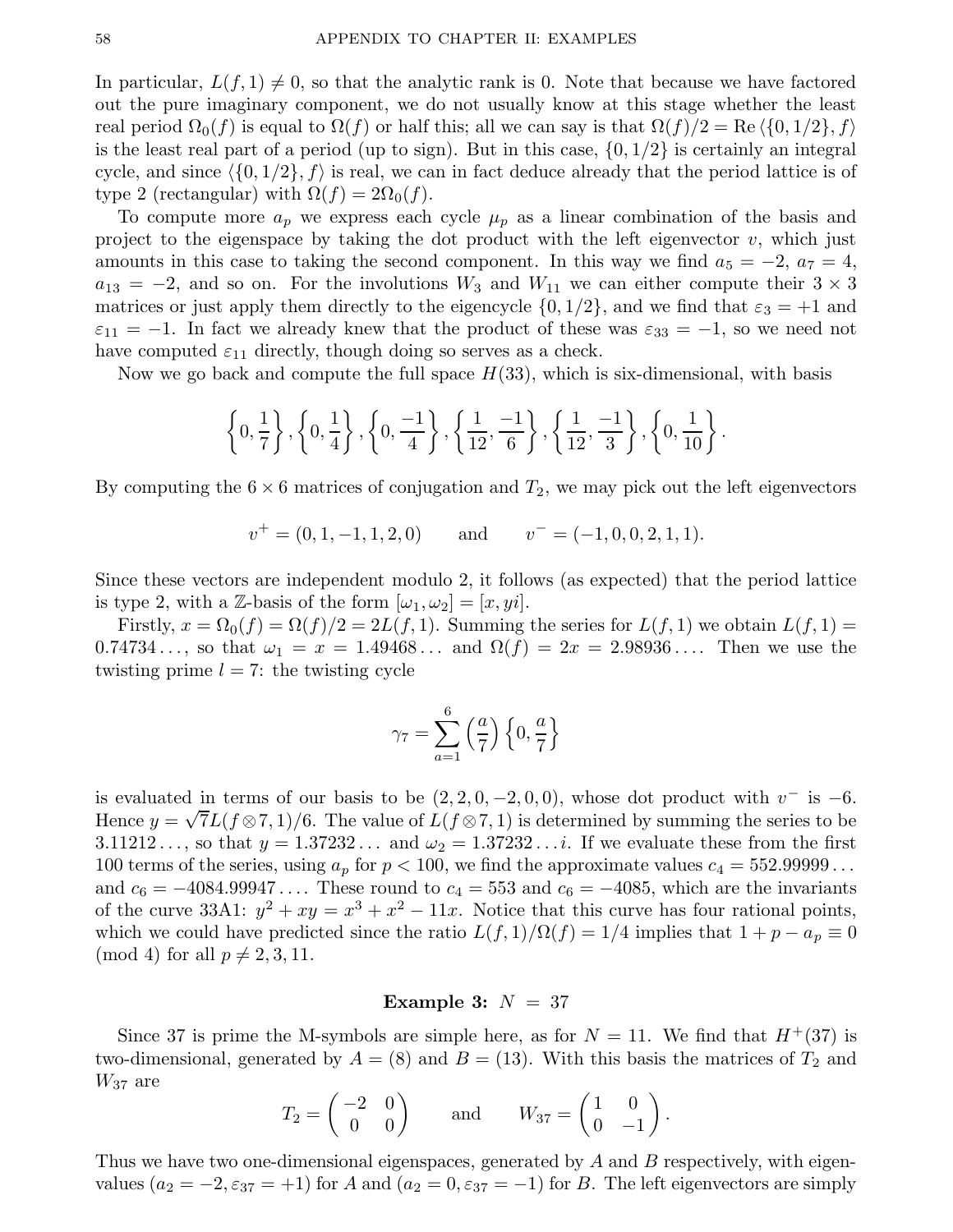$v_1 = (1, 0)$  and  $v_2 = (0, 1)$ . Let us denote the corresponding newforms by f and g respectively. Now  $\{0, 1/2\} = 2B$ , so

$$
\frac{L(f,1)}{\Omega(f)} = 0 \quad \text{and} \quad \frac{L(g,1)}{\Omega(g)} = \frac{1}{3}.
$$

The fact that  $\varepsilon_{37}(f) = +1$  implies that f has odd analytic rank, while the previous line shows that g has analytic rank 0..

To compute Hecke eigenvalues, the method we used previously would only work for g, so instead we use the variation discussed in Section 2.9. The cycle  $\{1/5, \infty\}$  projects non-trivially onto both eigenspaces. In fact  $(1+2-T_2)\{1/5,\infty\} = -5A - B$ , so the components in the two eigenspaces are  $(-5)/(1+2-(-2)) = -1$  and  $(-1)/(1+2-0) = -1/3$ . Hence by computing  $(1 + p - T_p)\{1/5, \infty\} = n_1(p)A + n_2(p)B$  for other primes  $p \neq 37$ , we may deduce that

$$
a(p, f) = 1 + p + n_1(p)
$$
 and  $a(p, g) = 1 + p + 3n_2(p)$ .

In this way we find that the first few Hecke eigenvalues are as follows:

|                                               | $p$   2 3 5 7 11 13 17 19 |  |  |  |  |
|-----------------------------------------------|---------------------------|--|--|--|--|
| $a(p, f)$   $-2$ $-3$ $-2$ $-1$ $-5$ $-2$ 0 0 |                           |  |  |  |  |
| $a(p,g)$ 0 1 0 -1 3 -4 6 2                    |                           |  |  |  |  |

Two things can be noticed here: the preponderance of negative values amongst the first few  $a(p, f)$  means that the curve  $E_f$  has many points modulo p for small p, which we might expect heuristically since we know that its analytic rank is odd, and hence positive. Secondly, since  $1 + p - a(p, g) \equiv 0 \pmod{3}$  for all  $p \neq 37$ , we know that  $E_g$  will have a rational 3-isogeny.

Turning to the full space  $H(37)$ , we find that it has basis  $\langle (8), (16), (20), (28) \rangle$ . Conjugation and  $W_{37}$  have matrices

| $(0 -1 0 0)$                                                                   |  |     |  |                                                                                                      |
|--------------------------------------------------------------------------------|--|-----|--|------------------------------------------------------------------------------------------------------|
|                                                                                |  |     |  |                                                                                                      |
| $\left(\begin{array}{cccc} -1 & 0 & 0 & 0 \\ 0 & 1 & 0 & 1 \end{array}\right)$ |  | and |  | $\left(\begin{array}{cccc} 0 & -1 & 0 & 0 \\ -1 & 0 & 0 & 0 \\ 1 & 0 & 0 & -1 \\ \end{array}\right)$ |
| $\begin{pmatrix} 1 & 0 & 1 & 0 \end{pmatrix}$                                  |  |     |  | $\begin{pmatrix} 0 & -1 & -1 & 0 \end{pmatrix}$                                                      |

respectively.

For the A eigenspace corresponding to f we find left eigenvectors  $v_1^+ = (-1, 1, 0, 0)$  and  $v_1^- = (-1, 0, -1, 1)$ . These are independent modulo 2, so the period lattice is rectangular, say  $[x, yi]$ . To find x we must twist by a real quadratic character, using a prime  $l \equiv 1 \pmod{4}$ . Here l = 5 will do: the twisting cycle is  $\{0, 1/5\} - \{0, 2/5\} - \{0, 3/5\} + \{0, 4/5\} = (2, -2, 0, 2)$ , whose dot product with  $v_1^+$  $\frac{1}{1}$  is −4, so that  $x = \sqrt{5}L(f\otimes 5, 1)/4$ . For the imaginary period we use  $l = 3$ with twisting cycle  $(0, 0, -1, 1)$  and a dot product of 2 with  $v_1^ \frac{1}{1}$ , so that  $y = \sqrt{3}L(f \otimes 3, 1)/2$ . Evaluating numerically, using 100 terms of the series and  $a_p$  for  $p < 100$ , we find the values

$$
L(f \otimes 5, 1) = 5.35486...,
$$
 so that  $x = 2.99346...$ ;  

$$
L(f \otimes 3, 1) = 2.83062...
$$
, so that  $y = 2.45139...$ ;

and finally,

$$
c_4 = 47.999999996...,
$$
  

$$
c_6 = -216.000000004....
$$

The rounded values  $c_4 = 48$  and  $c_6 = -216$  are those of the curve 37A1, with equation  $y^2 + y = x^3 - x$ . This curve does have rank 1. We may also check that the analytic rank is 1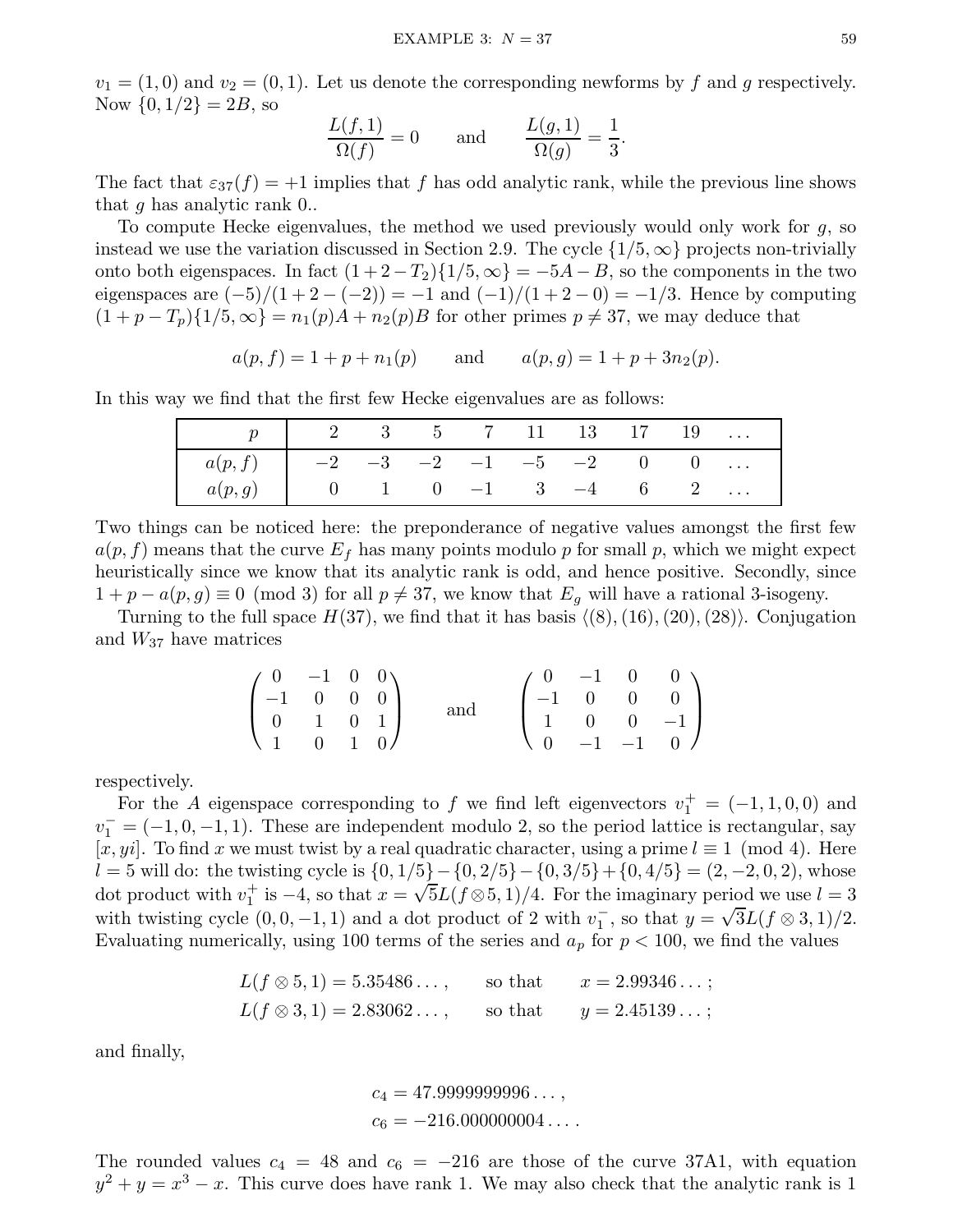by computing  $L'(f, 1)$  by summing the series given in Section 2.13: we find that  $L'(f, 1) =$ 0.306 . . ., which is certainly non-zero.

The B eigenspace is handled similarly to the example at level 33. We find  $v_2^+ = (0, 1, 1, 1)$ and  $v_2^- = (1, 1, 0, 0)$ . The period lattice is  $[x, iy]$  with  $x = 3L(g, 1)/2$  and  $y = \sqrt{19}L(g \otimes 19, 1)/4$ . The latter needs more terms to compute to sufficient accuracy, as 19 is larger than the twisting primes we have previously used. Using  $p < 100$  as before we find  $c_4 = 1119.878...$ , which rounds to the correct (with hindsight) value 1120, but for  $c_6$  we get 36304.495, and neither 36304 nor 36305 is correct. Going back to compute  $a_p$  for  $100 < p < 200$  we reevaluate the series to 200 terms, and find

$$
L(g, 1) = 0.72568...,
$$
 so that  $x = 1.08852...$ ;  

$$
L(g \otimes 19, 1) = 1.62207...,
$$
 so that  $y = 1.76761...$ ;

and hence

$$
c_4 = 1120.000008...
$$
, and  $c_6 = 36295.99943...$ 

Now the rounded values  $c_4 = 1120$  and  $c_6 = 36296$  are the invariants of the curve 37B1 with equation  $y^2 + y = x^3 + x^2 - 23x - 50$ . As expected, this curve does admit a rational 3-isogeny.

# Example 4:  $N = 49$

 $H(49)$  is two-dimensional, with a basis consisting of the M-symbols (11), (2). Hence there is a unique newform  $f$  at this level, which must be its own  $-7$ -twist, or in other words have complex multiplication by  $-7$ . The conjugation matrix with respect to this basis is  $\begin{pmatrix} -1 & 0 \\ -1 & 1 \end{pmatrix}$ −1 1  $\setminus$ , so we take  $v^+ = (1, -2)$  and  $v^- = (1, 0)$ . Hence the period lattice has the form  $[2x, x + yi]$  with  $2x = \Omega_0(f) = \Omega(f)$ . Also  $a_2 = 1$ , so we have  $L(f, 1)/\Omega(f) = 1/2$ . Hence we may compute the real period via  $L(f, 1)$  as before, and find  $L(f, 1) = 0.96666...$ , so that  $\Omega(f) = 1.9333...$  But the method we have used in the earlier examples to find the imaginary period will not work here, since for every prime  $l \equiv 3 \pmod{4}$ ,  $l \neq 7$ , we have  $L(f \otimes l, 1) = 0$ , since  $\chi(-49) = \chi(-1) = -1$ where  $\chi$  is the associated quadratic character modulo l.

Instead, we compute periods directly, as in Section 2.10. The cycle  $(5) = \{0, 1/5\}$  is equal to  $(11)+(2)$ , from which it follows that  $\langle (5), f \rangle = -x+yi$ ; the coefficients are the dot products of the vector (1, 1) with  $v^{\pm}$ . Now  $\{0, 1/5\} = \{0, M(0)\}\$  with  $M = \begin{pmatrix} 10 & 1 \\ 49 & 5 \end{pmatrix}$ 49 5  $\setminus$ . Hence the simpler formula (2.10.5) gives

$$
P_f(M) = \left\langle \left\{0, \frac{1}{5}\right\}, f \right\rangle = -x + yi = \sum_{n=1}^{\infty} \frac{a(n)}{n} e^{-2\pi n/49} \left(e^{2\pi i n x_2} - e^{2\pi i n x_1}\right)
$$

where  $x_1 = -5/49$  and  $x_2 = 10/49$ . Summing the first 100 terms as before, we find the values

$$
x = 0.96666...
$$
 and  $y = 2.557536...$ 

Of course, the value of x merely confirms the value we had previously obtained a different way. These values give, in turn,

$$
c_4 = 104.99992...
$$
 and  $c_6 = 1322.9994...$ ,